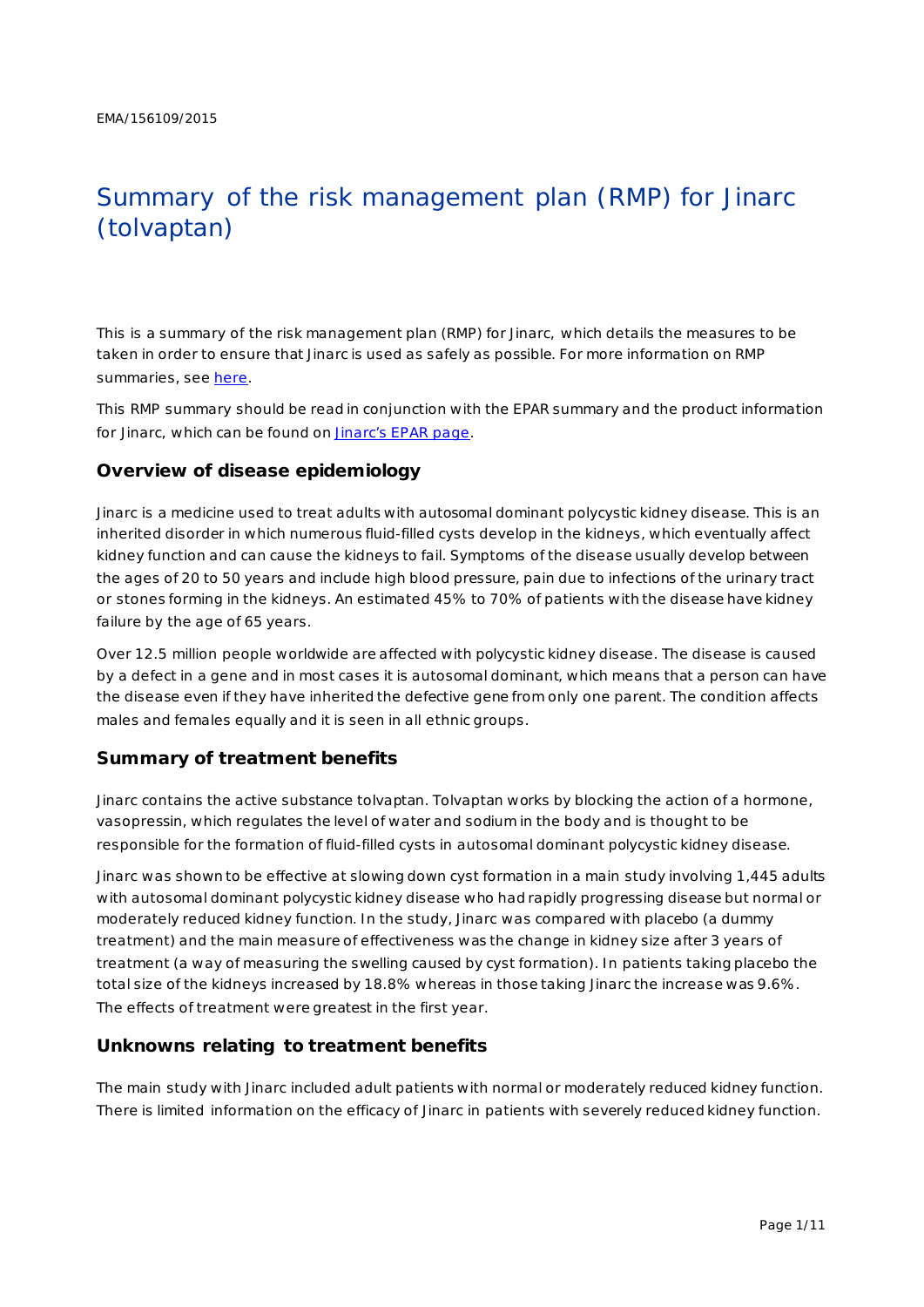## **Summary of safety concerns**

## *Important identified risks*

| <b>Risk</b>                                                                                                                                                                                         | What is known                                                                                                                                                                                                                                                                                                                                                                                                                                                                                 | Preventability                                                                                                                                                                                                                                                                                                                                                                                                                                                     |  |
|-----------------------------------------------------------------------------------------------------------------------------------------------------------------------------------------------------|-----------------------------------------------------------------------------------------------------------------------------------------------------------------------------------------------------------------------------------------------------------------------------------------------------------------------------------------------------------------------------------------------------------------------------------------------------------------------------------------------|--------------------------------------------------------------------------------------------------------------------------------------------------------------------------------------------------------------------------------------------------------------------------------------------------------------------------------------------------------------------------------------------------------------------------------------------------------------------|--|
| Excessive loss of<br>water from the<br>body<br>(Volume depletion<br>and dehydration)                                                                                                                | Loss of water in the body is due to<br>the known effect of tolvaptan (the<br>active substance in Jinarc) that helps<br>the body get rid of water. Excessive<br>loss of water which can lead to kidney<br>failure was seen more frequently in<br>patients receiving tolvaptan 15-60<br>mg (3.2%) than in the patients<br>receiving placebo (2.4%). Thirst, dry<br>mouth, low blood pressure and<br>dizziness are some of the symptoms<br>caused by excessive water loss.                       | Patients should be carefully watched for<br>signs of excessive loss of water and they<br>should be encouraged to drink plenty of<br>water while taking Jinarc.<br>In case of excessive loss of water, the<br>doctor may interrupt or reduce the dose<br>of Jinarc and ask the patient to increase<br>their fluid intake. Jinarc should be used<br>cautiously in patients who are at an<br>increased risk of water loss (e.g. in case<br>of vomiting or diarrhoea). |  |
| Kidney problems<br>due to excessive<br>loss of water from<br>the body<br>(Dehydration-<br>associated renal<br>dysfunction)                                                                          | It is possible that serious events<br>affecting the proper function of the<br>kidneys could occur because of an<br>excessive loss of body water in<br>patients treated with tolvaptan who<br>are not drinking enough. However, in<br>clinical studies such serious events<br>were seen in similar numbers in<br>patients taking tolvaptan (5.0%) and<br>placebo (5.7%).                                                                                                                       | Patients should be encouraged to drink<br>plenty of water to avoid becoming<br>dehydrated.<br>If dehydration or kidney dysfunction<br>occurs, the dose of Jinarc and/or other<br>medicines that increase water loss in the<br>urine (diuretics) may have to be reduced<br>or interrupted.                                                                                                                                                                          |  |
| Too rapid increase<br>in the level of salt<br>(sodium) in the<br>blood leading to<br>serious side effects<br>affecting the brain<br>(Rapid rise in<br>serum sodium and<br>neurological<br>sequelae) | Jinarc can increase levels of sodium<br>in the blood. If Jinarc is used in<br>patients with low sodium levels<br>(hyponatraemia) and sodium levels<br>rise too quickly, swelling in the brain<br>could occur which may lead to<br>pressure in the brain and nerve<br>demyelination (when the protective<br>sheath around nerves is damaged) in<br>certain parts of the brain. This could<br>theoretically lead to serious side<br>effects including fits, loss of<br>consciousness and death. | This risk can be prevented by measuring<br>blood sodium levels before and regularly<br>during treatment and making<br>appropriate dose adjustments to avoid<br>rapid increases of blood sodium levels in<br>patients with low sodium levels.<br>Jinarc must not be used in patients who<br>have hypernatraemia (increased sodium<br>levels in the blood).                                                                                                          |  |
| Increase in blood<br>sugar and diabetes<br>(Hyperglycaemia<br>and diabetes<br>mellitus)                                                                                                             | In clinical studies, increases in blood<br>sugar levels have been reported<br>commonly (in more than 1 patient in<br>100) in patients taking Jinarc.                                                                                                                                                                                                                                                                                                                                          | Since Jinarc may increase blood sugar<br>levels, Jinarc should be used with<br>caution in patients with diabetes,<br>particularly those with inadequately<br>controlled type 2 diabetes.                                                                                                                                                                                                                                                                           |  |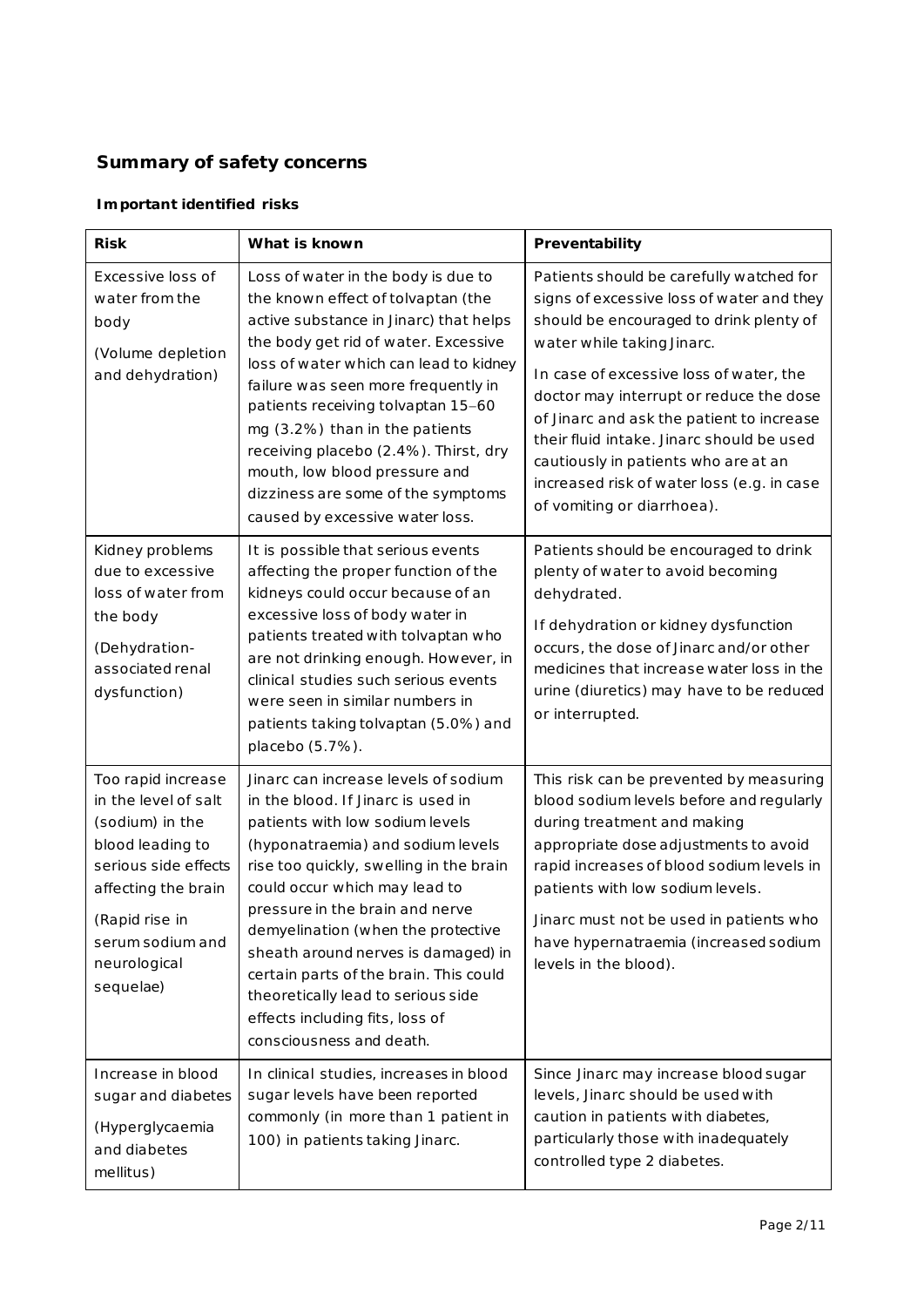| <b>Risk</b>                                                                                                                                                                               | What is known                                                                                                                                                                                                                                                                                                                                                                                                                                                                                                                                                                  | Preventability                                                                                                                                                                                                                                                                                                                                                                                                                                                                                                                                                                    |  |
|-------------------------------------------------------------------------------------------------------------------------------------------------------------------------------------------|--------------------------------------------------------------------------------------------------------------------------------------------------------------------------------------------------------------------------------------------------------------------------------------------------------------------------------------------------------------------------------------------------------------------------------------------------------------------------------------------------------------------------------------------------------------------------------|-----------------------------------------------------------------------------------------------------------------------------------------------------------------------------------------------------------------------------------------------------------------------------------------------------------------------------------------------------------------------------------------------------------------------------------------------------------------------------------------------------------------------------------------------------------------------------------|--|
| Increased levels of<br>uric acid in the<br>blood<br>(Hyperuricaemia)                                                                                                                      | Increased levels of uric acid in the<br>blood are a common side effect (seen<br>in more than 1 patient in 100) with<br>Jinarc. Increased uric acid levels in<br>the blood can lead to painful and<br>swollen joints (gout).                                                                                                                                                                                                                                                                                                                                                    | Doctors should measure the levels of<br>uric acid in the blood before starting<br>treatment and should carefully monitor<br>them during treatment.                                                                                                                                                                                                                                                                                                                                                                                                                                |  |
| Increased blood<br>levels of potassium<br>(hyperkalaemia)<br>which can<br>potentially lead to<br>changes in heart<br>rhythm in patients<br>with heart disease<br>(cardiac<br>arrhythmias) | The water loss caused by tolvaptan<br>can lead to increased levels of<br>potassium in the blood which in turn<br>could in theory lead to disturbances<br>in the heart rhythm particularly in<br>patients with certain heart conditions.<br>Increased levels of potassium were a<br>common side effect in clinical studies<br>with Samsca (a medicine containing<br>tolvaptan used for patients with low<br>blood sodium levels).                                                                                                                                               | Carefully monitoring blood levels of<br>potassium and taking appropriate action<br>when necessary.                                                                                                                                                                                                                                                                                                                                                                                                                                                                                |  |
| Increased blood<br>levels of salt<br>(sodium)<br>(Hypernatraemia)                                                                                                                         | The water loss caused by tolvaptan<br>can lead to increased levels of salt<br>(sodium) in the blood<br>(hypernatraemia).                                                                                                                                                                                                                                                                                                                                                                                                                                                       | Jinarc must not be used in patients with<br>increased sodium levels in the blood.<br>Doctors should monitor the levels of<br>sodium in the blood and ensure that<br>patients have access to and are able to<br>drink sufficient amounts of water. In<br>patients unable to drink, fluid control<br>under medical supervision is required.                                                                                                                                                                                                                                         |  |
| Liver injury                                                                                                                                                                              | In the main clinical study in patients<br>with autosomal dominant polycystic<br>kidney disease, more patients taking<br>Jinarc were found to have increased<br>levels of liver enzymes than patients<br>taking placebo. Increased levels of<br>these enzymes can indicate damage<br>to the liver. Three cases were found<br>to be serious liver injury. Levels of<br>liver enzymes normalised within 1 to<br>4 months of stopping Jinarc<br>treatment and were not associated<br>with liver failure (when the liver stops<br>working) or any permanent damage<br>to the liver. | Blood tests to check the patient's liver<br>function should be performed before<br>starting treatment with Jinarc, and then<br>repeated every month for 18 months<br>and every three months thereafter. If<br>significant increases in the liver enzymes<br>are observed according to set criteria or<br>if the patient has symptoms consistent<br>with liver injury (e.g. fatigue, loss of<br>appetite, nausea and vomiting, stomach<br>pain/pain below the ribs, itchiness, dark<br>urine, pale stools and yellow skin and<br>eyes) treatment with Jinarc should be<br>stopped. |  |
| Increased blood<br>levels of tolvaptan<br>when Jinarc is<br>taken together<br>with certain                                                                                                | Tolvaptan is broken down<br>(metabolised) by specific enzymes in<br>the liver called CYP3A4. Certain<br>medicines (called CYP3A inhibitors)<br>such as ketoconazole, macrolide                                                                                                                                                                                                                                                                                                                                                                                                 | The dose of Jinarc should be reduced in<br>patients while taking medicines that are<br>moderate or strong CYP3A inhibitors.                                                                                                                                                                                                                                                                                                                                                                                                                                                       |  |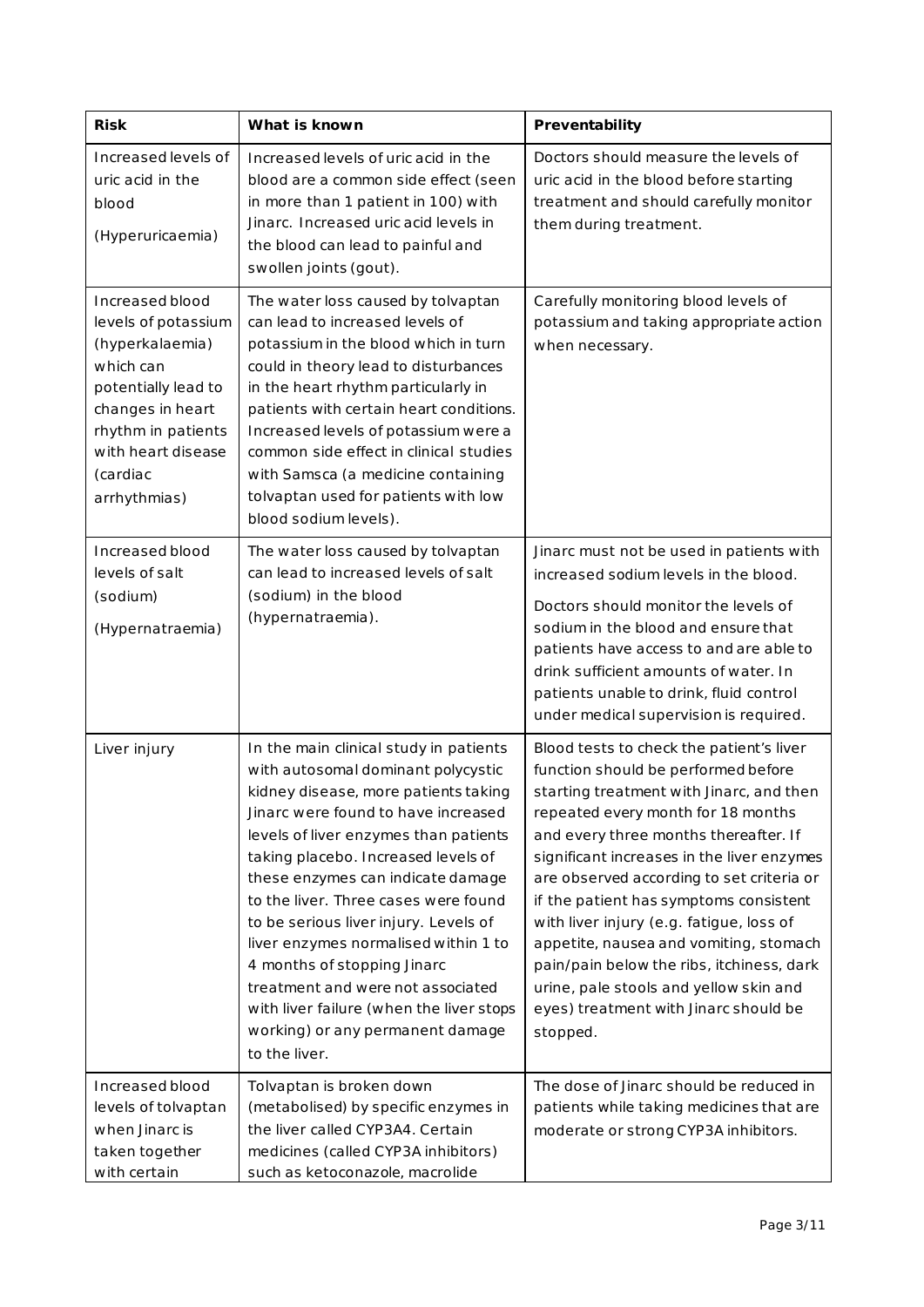| <b>Risk</b>                                                                                                                                                                                                                                                                                        | What is known                                                                                                                                                                                                                                                                                                                                                                                                                                                                                                                                                                                                       | Preventability                                                                                                                              |
|----------------------------------------------------------------------------------------------------------------------------------------------------------------------------------------------------------------------------------------------------------------------------------------------------|---------------------------------------------------------------------------------------------------------------------------------------------------------------------------------------------------------------------------------------------------------------------------------------------------------------------------------------------------------------------------------------------------------------------------------------------------------------------------------------------------------------------------------------------------------------------------------------------------------------------|---------------------------------------------------------------------------------------------------------------------------------------------|
| medicines (e.g.<br>ketoconazole,<br>macrolide<br>antibiotics,<br>diltiazem) or<br>grapefruit juice<br>that decrease the<br>activity of specific<br>enzymes (CYP3A4)<br>in the liver<br>responsible for<br>breaking down<br>(metabolising)<br>tolvaptan                                             | antibiotics, diltiazem block the<br>activity of these enzymes and if they<br>are taken together with Jinarc they<br>can increase the amount of tolvaptan<br>in the blood, thereby increasing its<br>effects.                                                                                                                                                                                                                                                                                                                                                                                                        |                                                                                                                                             |
| Decreased blood<br>levels of tolvaptan<br>when Jinarc is<br>taken together<br>with certain<br>medicines (e.g.<br>barbiturates,<br>rifampicin) that<br>increase the<br>activity of specific<br>enzymes (CYP3A4)<br>in the liver<br>responsible for<br>breaking down<br>(metabolising)<br>tolvaptan. | Tolvaptan is broken down<br>(metabolised) by specific enzymes in<br>the liver called CYP3A4. Certain<br>medicines (called CYP3A inducers)<br>such as barbiturates and rifampicin<br>increase the activity of these<br>enzymes and if they are taken<br>together with Jinarc they can<br>decrease the amount of tolvaptan in<br>the blood. The amount of tolvaptan in<br>the blood has been reduced by up to<br>85% after the use of a medicine<br>called rifampicin. Taking Jinarc<br>together with rifampicin or other<br>medicines which increase its<br>metabolism could lead to Jinarc not<br>working properly. | Caution should be taken if Jinarc is taken<br>with certain medicines called CYP3A<br>inducers that increase the break down of<br>tolvaptan. |
| Increased<br>potassium levels in<br>the blood when<br>tolvaptan is used<br>together with other<br>medicines that also<br>increase potassium<br>(hyperkalaemia)                                                                                                                                     | In clinical studies, the number of<br>patients having high blood levels of<br>potassium (hyperkalaemia) were<br>slightly increased when tolvaptan was<br>taken together with other medicines<br>(aldosterone antagonists,<br>angiotensin-converting enzyme<br>inhibitors, angiotensin receptor<br>blockers) that increase potassium.<br>However, this slight increase did not<br>result in increased numbers of<br>adverse outcomes such as heart<br>arrhythmias or the heart stopping.                                                                                                                             | Carefully monitoring blood levels of<br>potassium and the amount of fluids<br>taken by the patient.                                         |
| Jinarc can reduce<br>the effect of                                                                                                                                                                                                                                                                 | Jinarc blocks the action of the<br>hormone vasopressin which acts on                                                                                                                                                                                                                                                                                                                                                                                                                                                                                                                                                | It is not recommended to use Jinarc<br>together with desmopressin or similar                                                                |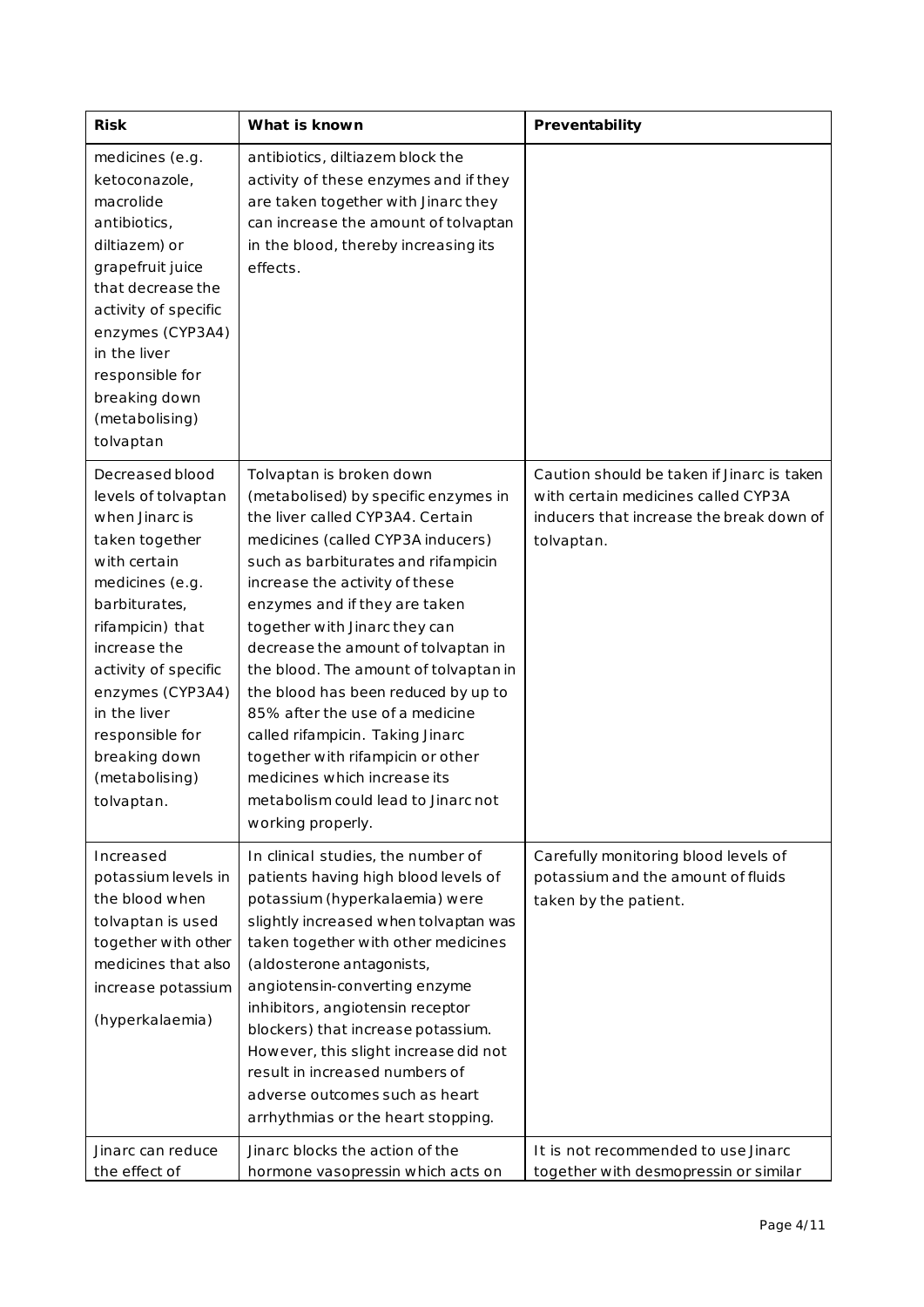| <b>Risk</b>                                                                                                                                                                                                                                | What is known                                                                                                                                                                                                                                                                                                                                                                                                                                                                                                              | Preventability                                                                                                                                                                                                                                                                                                                                                                                               |
|--------------------------------------------------------------------------------------------------------------------------------------------------------------------------------------------------------------------------------------------|----------------------------------------------------------------------------------------------------------------------------------------------------------------------------------------------------------------------------------------------------------------------------------------------------------------------------------------------------------------------------------------------------------------------------------------------------------------------------------------------------------------------------|--------------------------------------------------------------------------------------------------------------------------------------------------------------------------------------------------------------------------------------------------------------------------------------------------------------------------------------------------------------------------------------------------------------|
| medicines, such as<br>desmopressin,<br>which are used to<br>prevent or control<br>bleeding                                                                                                                                                 | blood vessels to release substances<br>involved in the blood clotting process.<br>Certain medicines used to treat<br>bleeding disorders (such as<br>desmopressin) act in the same way<br>as vasopressin in the blood vessels<br>and their effects can be reduced if<br>patients also take Jinarc.                                                                                                                                                                                                                          | medicines called vasopressin analogues.                                                                                                                                                                                                                                                                                                                                                                      |
| Use of diuretics<br>(medicines that)<br>increase water loss<br>in the urine)<br>together with<br>Jinarc, leading to<br>excessive loss of<br>water from the<br>body and reduced<br>kidney function<br>(dehydration and<br>renal impairment) | Diuretic medicines as well as Jinarc<br>increase the amount of water loss<br>from the urine. If these medicines are<br>used together it is possible that too<br>much water may be lost<br>(dehydration) which in some patients<br>could lead to the kidneys not working<br>properly. This is more likely to occur<br>in patients who already have<br>problems with their kidneys, in those<br>patients who are not able to drink<br>sufficient water or in those patients<br>who already have increased loss of<br>fluids. | Jinarc must not be given to patients who<br>already have reduced amounts of fluids<br>in the body (volume depletion).<br>Patients should be encouraged to drink<br>large volumes of water while taking<br>Jinarc.<br>If patients show signs of dehydration or<br>kidney dysfunction, appropriate action<br>must be taken which may include the<br>interruption of treatment with Jinarc<br>and/or diuretics. |
| Severe allergic<br>reaction<br>(anaphylaxis)                                                                                                                                                                                               | There was one case of a severe<br>allergic reaction during the post-<br>marking period with a potential<br>causal association with Samsca<br>(another medicine containing<br>tolvaptan); no cases of severe allergic<br>reactions were identified during<br>clinical trials with Samsca or Jinarc.                                                                                                                                                                                                                         | If a serious allergic reaction occurs<br>during treatment with Jinarc, treatment<br>must be stopped immediately and<br>appropriate therapy given.<br>Patients with known or suspected<br>hypersensitivity to tolvaptan or to any of<br>the excipients must not take Jinarc.                                                                                                                                  |

## *Important potential risks*

| <b>Risk</b>                                                                                                                                                                                       | What is known                                                                                                                                                                                                                                                                                                                                                                                                                                                                                      |
|---------------------------------------------------------------------------------------------------------------------------------------------------------------------------------------------------|----------------------------------------------------------------------------------------------------------------------------------------------------------------------------------------------------------------------------------------------------------------------------------------------------------------------------------------------------------------------------------------------------------------------------------------------------------------------------------------------------|
| Retention of urine in<br>patients with urinary<br>outflow obstruction<br>(e.g. in patients with<br>an enlarged prostate<br>gland or other<br>urination disorders)<br>(acute urinary<br>retention) | Increased urination in the presence of urinary outflow obstruction, such as<br>in patients with an enlarged prostate gland or other urination disorders,<br>can potentially cause a backward flow of fluid initially in the bladder and if<br>prolonged from the bladder to the upper urinary tract. However, in clinical<br>studies the number of patients having an inability to urinate was similar<br>between patients taking tolvaptan and placebo so at present this is a<br>potential risk. |
| Increased risk of                                                                                                                                                                                 | Tolvaptan blocks the action of the hormone vasopressin, which could in                                                                                                                                                                                                                                                                                                                                                                                                                             |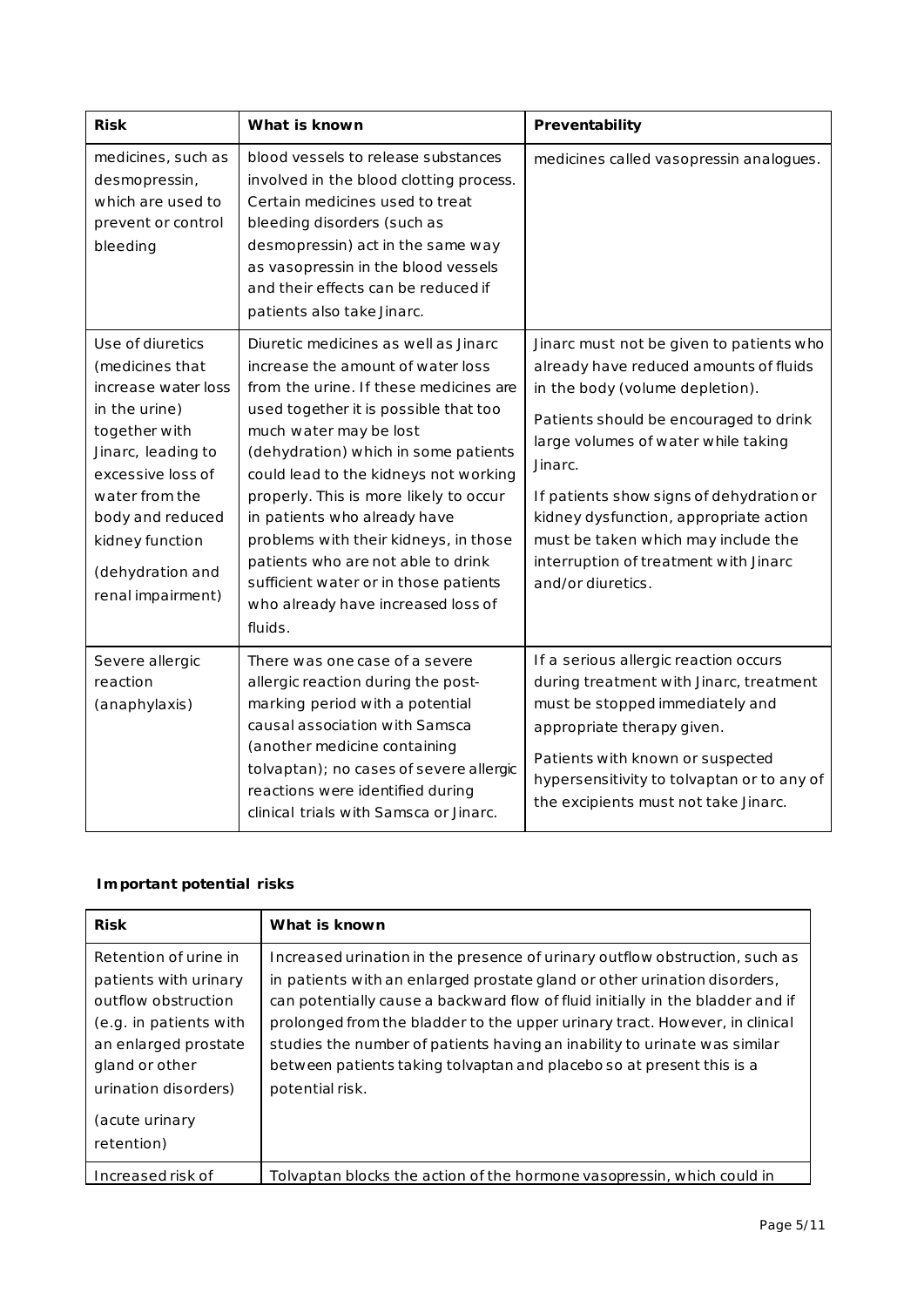| <b>Risk</b>                                                                                                                                                                                          | What is known                                                                                                                                                                                                                                                                                                                                                                                                                                                                                                                                                                                                                                                                                                                                                                                 |
|------------------------------------------------------------------------------------------------------------------------------------------------------------------------------------------------------|-----------------------------------------------------------------------------------------------------------------------------------------------------------------------------------------------------------------------------------------------------------------------------------------------------------------------------------------------------------------------------------------------------------------------------------------------------------------------------------------------------------------------------------------------------------------------------------------------------------------------------------------------------------------------------------------------------------------------------------------------------------------------------------------------|
| blood clotting and<br>stroke in patients with<br>heart disease<br>(hypercoagulability,<br>stroke)                                                                                                    | turn lead to small increases in the amount of vasopressin within the body.<br>As vasopressin also acts on cells in the blood which help clotting<br>(platelets), this could lead to the formation of clots in blood vessels<br>(thrombosis) and stroke. In clinical trials there was no overall increase in<br>side effects due to the formation of clots, including heart attacks, in the<br>tolvaptan-treated groups, so at present this is a potential risk.                                                                                                                                                                                                                                                                                                                               |
| Allergic skin reactions                                                                                                                                                                              | Overall, the number of allergic skin reactions reported in clinical trials was<br>low and similar between patients taking tolvaptan and placebo.                                                                                                                                                                                                                                                                                                                                                                                                                                                                                                                                                                                                                                              |
| Raised pressure in the<br>eye or an eye<br>condition in which the<br>nerve in the eye<br>(optic nerve) is<br>damaged affecting<br>vision<br>(raised intraocular<br>pressure or glaucoma)             | A clinical study showed that taking tolvaptan could lead to small increases<br>in the amount of the hormone vasopressin in the blood. This hormone can<br>activate specific proteins in the eye which in turn can cause the pressure in<br>the eye to increase (raised intraocular pressure). Raised intraocular<br>pressure can cause damage to a nerve in the eye (optic nerve) leading to<br>an eye condition that can affect vision. In theory, tolvaptan could<br>potentially cause these events but there has been no direct evidence of<br>tolvaptan causing such events from the clinical studies.                                                                                                                                                                                    |
| Increased risk of<br>stroke when Jinarc is<br>given together with<br>warfarin and<br>antiplatelet agents                                                                                             | In the heart failure clinical studies with Samsca there was a slight increase<br>in reports of stroke in patients who were taking tolvaptan together with<br>both warfarin and antiplatelet agents (medicines that prevent blood<br>clotting). No increase in the number of reports of stroke was found in<br>patients who took tolvaptan with warfarin alone or tolvaptan with<br>antiplatelet agents alone. Specific studies have not shown a significant<br>interaction between warfarin and tolvaptan either. At present it is thought<br>that the slight increase in the number of reports of stroke when tolvaptan,<br>warfarin and antiplatelet medicines are taken together may be a chance<br>finding rather than a real risk, but this potential risk will be monitored<br>further. |
| Use of Jinarc together<br>with medicines called<br>angiotensin-<br>converting enzyme<br>inhibitors (e.g.<br>ramipril, fosinopril,<br>lisinopril, enalapril,<br>benazepril) leading to<br>dehydration | Jinarc and medicines called angiotensin-converting enzyme inhibitors (e.g.<br>ramipril, fosinopril, lisinopril, enalapril, benazepril) cause the body to lose<br>water. If these medicines are used together it is possible that excessive<br>water may be lost (dehydration), which in some patients could lead to<br>reduced levels of fluids in the body and the kidneys not working properly.<br>This is more likely to occur in patients who already have problems with<br>their kidneys or in those patients who are not able to drink sufficient water<br>or in those patients who already have increased loss of fluids.                                                                                                                                                              |
| Use of Jinarc together<br>with medicines called<br>angiotensin receptor<br>blockers (e.g.<br>valsartan,<br>candesartan, losartan)<br>leading to dehydration                                          | Jinarc and medicines called angiotensin receptor blockers (e.g. valsartan,<br>candesartan, losartan) cause the body to lose water. If these medicines<br>are used together it is possible that excessive water may be lost<br>(dehydration) which in some patients could lead to reduced levels of fluids<br>in the body and the kidneys not working properly. This is more likely to<br>occur in patients who already have problems with their kidneys or in those<br>patients who are not able to drink sufficient water or in those patients who                                                                                                                                                                                                                                           |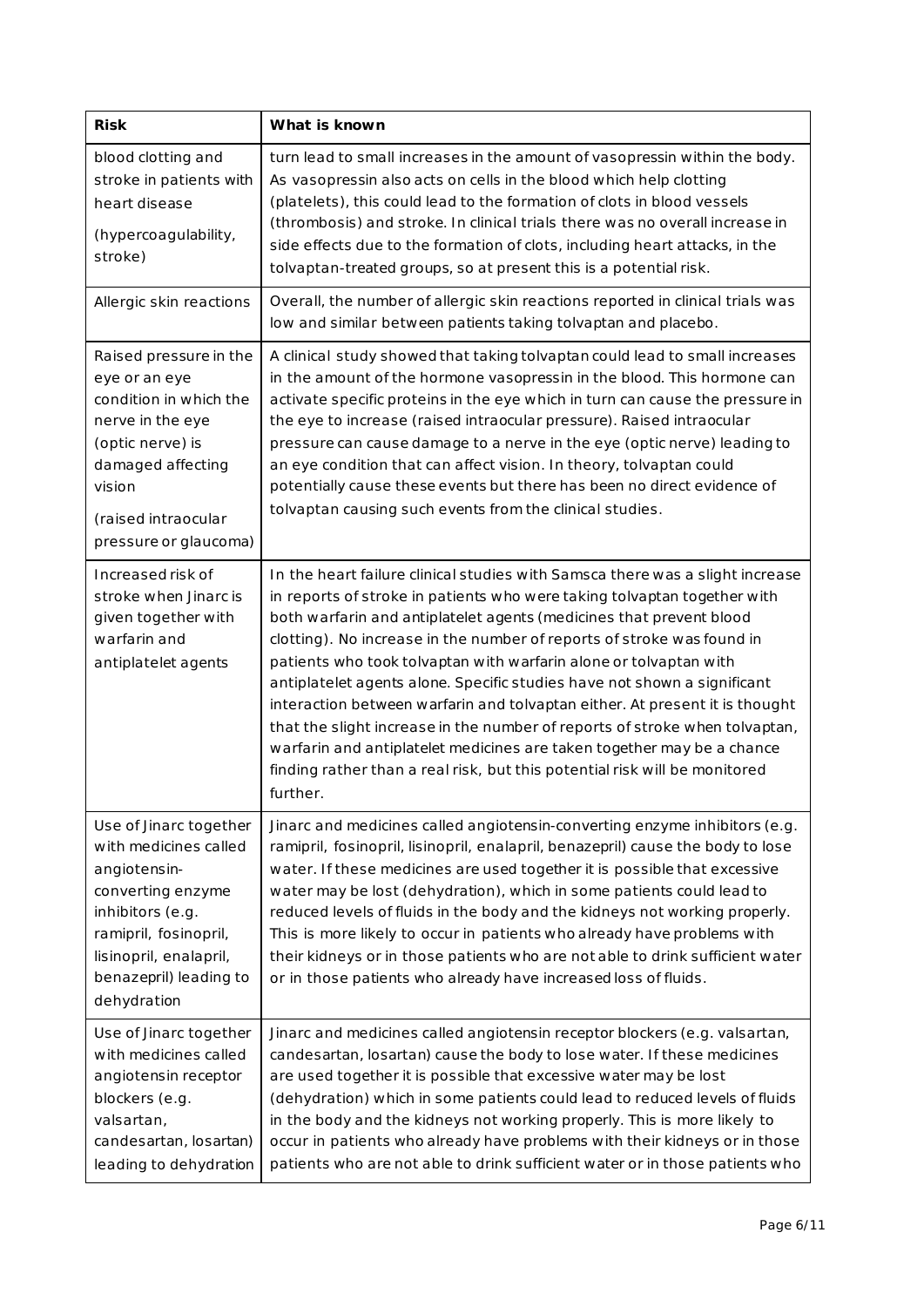| <b>Risk</b>                                                                                                                                                                 | What is known                                                                                                                                                                                                                                                                                                                                                                                                                                                                                                                                                                                                                                                                                                                                                                               |  |  |
|-----------------------------------------------------------------------------------------------------------------------------------------------------------------------------|---------------------------------------------------------------------------------------------------------------------------------------------------------------------------------------------------------------------------------------------------------------------------------------------------------------------------------------------------------------------------------------------------------------------------------------------------------------------------------------------------------------------------------------------------------------------------------------------------------------------------------------------------------------------------------------------------------------------------------------------------------------------------------------------|--|--|
|                                                                                                                                                                             | already have increased loss of fluids.                                                                                                                                                                                                                                                                                                                                                                                                                                                                                                                                                                                                                                                                                                                                                      |  |  |
| Disturbances in heart<br>rhythm due to<br>changes in<br>electrolytes (sodium,<br>potassium,<br>magnesium, calcium)<br>in heart failure<br>patients<br>(cardiac arrhythmias) | The water loss caused by tolvaptan can lead to increased levels of<br>potassium which in turn could in theory lead to disturbances in the heart<br>rhythm particularly in patients with an existing heart condition. Increased<br>levels of potassium were a common side effect in the Samsca clinical<br>studies and it was seen at greater frequencies in patients receiving Samsca<br>than in patients receiving inactive medication. However, there were no<br>reports of heart rhythm changes.                                                                                                                                                                                                                                                                                         |  |  |
| Reduced blood supply<br>to the heart after<br>stopping Jinarc<br>treatment in<br>worsening heart<br>failure patients<br>(myocardial<br>ischaemia)                           | Use of tolvaptan can lead to small increases in the amount of the hormone<br>vasopressin circulating within the body which acts on platelets (cells that<br>help the blood to clot) leading to blood clotting. A theoretical concern is<br>that, when treatment with tolvaptan is stopped, the initial reduction in the<br>levels of vasopressin may trigger the blood to clot more and lead to a<br>potential risk of the blood flow to the heart muscle being reduced in<br>patients with worsening heart failure. In the clinical studies, side effects<br>relating to reduced blood flow to the heart muscle after discontinuing<br>Samsca were reported in less than 0.3% of patients. Most of the patients<br>who experienced these events were patients with existing heart failure. |  |  |
| Breathlessness in<br>heart failure patients<br>(dyspnoea)                                                                                                                   | In clinical studies, there were a slightly higher number of cases of<br>breathlessness in patients with heart failure being treated with tolvaptan<br>than with placebo. Breathlessness is one of the major symptoms of heart<br>failure so the significance of the slight increase noted in the heart failure<br>patients treated with tolvaptan is not clear but it is considered an<br>important potential risk in these patients.                                                                                                                                                                                                                                                                                                                                                       |  |  |
| Bleeding in the<br>stomach or gut in<br>patients with liver<br>scarring (liver<br>cirrhosis)                                                                                | A higher number of patients with scarring (cirrhosis) of the liver treated<br>with tolvaptan had side effects related to gastrointestinal (stomach and<br>gut) bleeding than those receiving placebo. However, combined data from<br>all of the patients studied in clinical trials showed fewer side effects related<br>to gastrointestinal bleeding in tolvaptan-treated patients than in those<br>receiving placebo.                                                                                                                                                                                                                                                                                                                                                                     |  |  |
| Skin tumours/skin<br>cancer<br>(skin neoplasm/basal<br>cell carcinoma)                                                                                                      | In clinical trials a higher number of patients with autosomal dominant<br>polycystic kidney disease who received treatment with Jinarc reported<br>having skin cancer (mainly a type called basal cell carcinoma) than those<br>treated with placebo. However, a causal relationship has not been<br>established.                                                                                                                                                                                                                                                                                                                                                                                                                                                                           |  |  |
| Risk of malformation<br>in the unborn child                                                                                                                                 | When very high doses of tolvaptan (15 times the recommended human<br>daily dose) were given to rabbits there were increased numbers of certain<br>malformations in the offspring.                                                                                                                                                                                                                                                                                                                                                                                                                                                                                                                                                                                                           |  |  |
|                                                                                                                                                                             | Women of childbearing potential should use adequate contraceptive<br>measures when being treated with Jinarc. Jinarc must not be used in<br>pregnancy.                                                                                                                                                                                                                                                                                                                                                                                                                                                                                                                                                                                                                                      |  |  |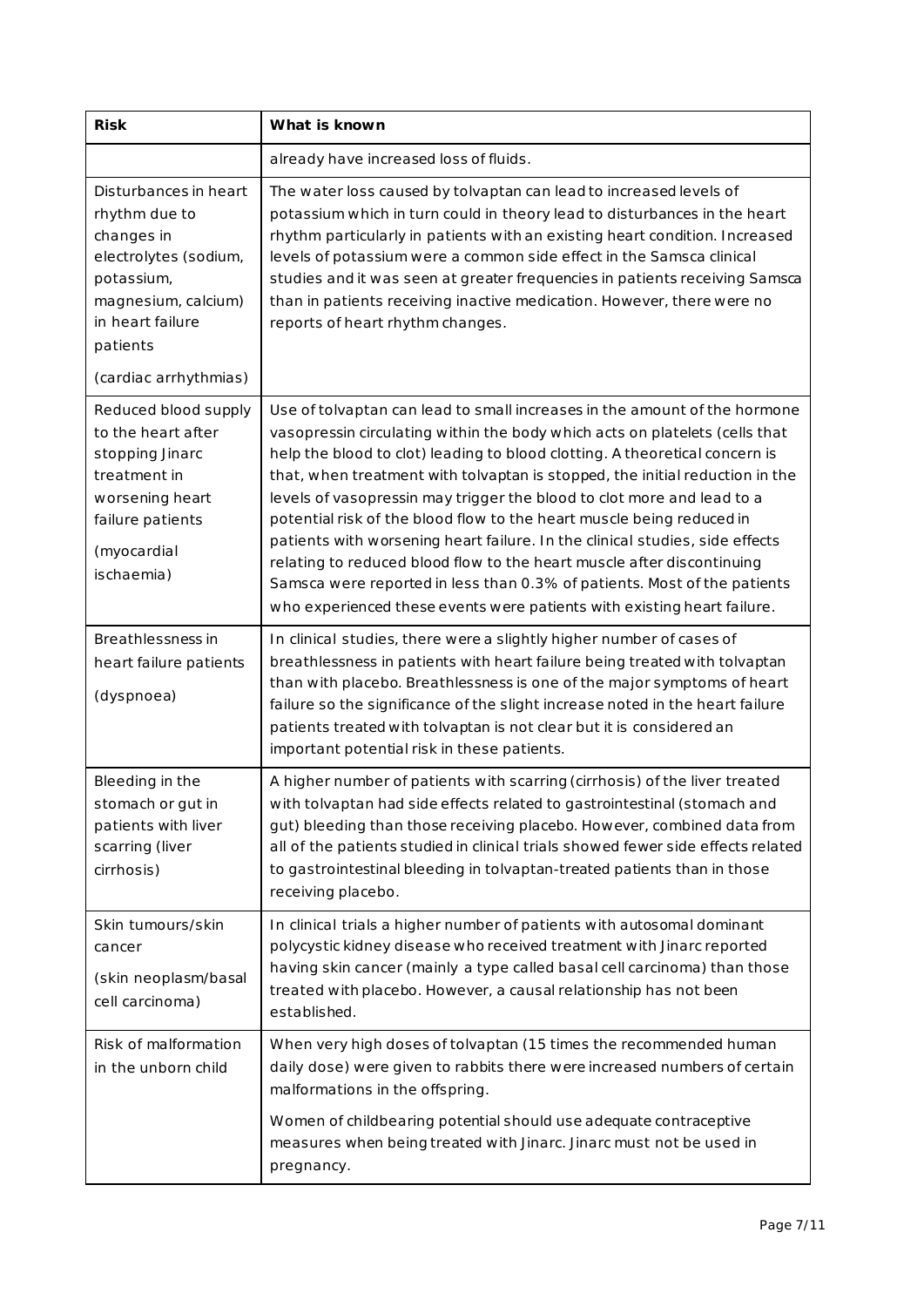### *Missing information*

| <b>Risk</b>                                                                                                              | What is known                                                                                                                                                                                                                                                                                                                           |
|--------------------------------------------------------------------------------------------------------------------------|-----------------------------------------------------------------------------------------------------------------------------------------------------------------------------------------------------------------------------------------------------------------------------------------------------------------------------------------|
| Limited information in<br>children                                                                                       | Children under the age of 18 years have not been treated with Jinarc and<br>use in children is not recommended.                                                                                                                                                                                                                         |
| Limited information in<br>pregnant women                                                                                 | The experience in pregnant women is too small to draw any conclusions.<br>Jinarc must not be used in pregnancy. Women of childbearing potential<br>must use effective methods of contraception during treatment with Jinarc.                                                                                                            |
| No information in<br>breastfeeding women<br>and infants who were<br>breastfed while their<br>mother was taking<br>Jinarc | The potential risk for babies who are being breastfed is unknown. In animal<br>studies, tolvaptan was transferred to breast milk. Jinarc must not be taken<br>by breastfeeding mothers.                                                                                                                                                 |
| Use outside the<br>approved use (off-<br>labeluse)                                                                       | Jinarc should only be used to treat adults with autosomal dominant<br>polycystic kidney disease. Information on how well Jinarc works in other<br>conditions or what side effects could be seen are not available.                                                                                                                      |
| Use in patients with<br>liver impairment                                                                                 | There is limited information in patients with liver impairment.                                                                                                                                                                                                                                                                         |
| Use in patients with<br>autosomal dominant<br>polycystic kidney<br>disease that is not<br>stage 1 to 3                   | Limited clinical data on the benefit of Jinarc in patients with more severe<br>(stage 4) disease are available, and no clinical data are available in<br>patients with severe kidney insufficiency or in patients who are unable to<br>make urine. Jinarc treatment should be discontinued if kidney diseases<br>progresses to stage 5. |
| Use of Jinarc in<br>patients over 50 years                                                                               | Data are not available on the safety and effectiveness of Jinarc in patients<br>over 50 years of age.                                                                                                                                                                                                                                   |
| Long-term use of<br>Jinarc in clinical<br>practice                                                                       | Long-term data on the safety and effectiveness of Jinarc are not currently<br>available.                                                                                                                                                                                                                                                |

## **Summary of risk minimisation measures by safety concern**

All medicines have a summary of product characteristics (SmPC) which provides physicians, pharmacists and other healthcare professionals with details on how to use the medicine, and also describes the risks and recommendations for minimising them. Information for patients is available in lay language in the package leaflet. The measures listed in these documents are known as 'routine risk minimisation measures'.

The SmPC and the package leaflet are part of the medicine's product information. The product information for Jinarc can be found o[n Jinarc's EPAR page.](http://www.ema.europa.eu/ema/index.jsp?curl=pages/medicines/human/medicines/002788/human_med_001857.jsp)

This medicine has special conditions and restrictions for its safe and effective use (additional risk minimisation measures). Full details on these conditions and the key elements of any educational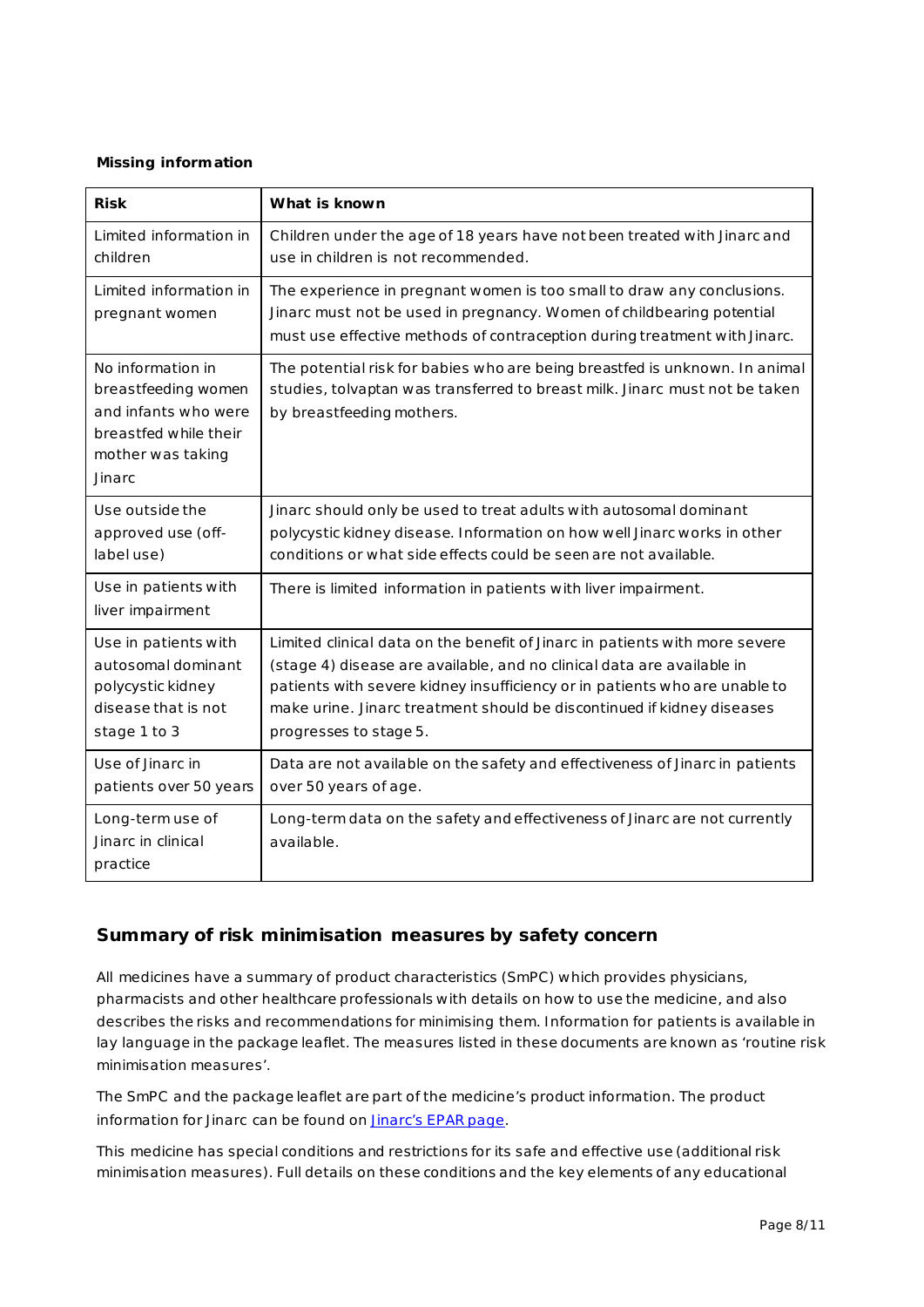material can be found in Annex II of the product information which is published on *Jinarc's EPAR page*; how they are implemented in each country however will depend upon agreement between the marketing authorisation holder and the national authorities.

These additional risk minimisation measures are for the following risks:

### *Safety concern: Damage to the liver (Liver injury)*

#### **Risk minimisation measure**: Educational programme

Objective and rationale: To ensure that doctors and patients are aware of the risk of liver injury with Jinarc, to provide guidance on how to manage this risk and to highlight the importance of pregnancy prevention before and during treatment with Jinarc.

Description:

- All healthcare professionals and patients expected to use Jinarc should be provided with educational material containing information on the risk of liver injury and the importance of pregnancy prevention.
- Patients should also be given an alert card with information on:
	- the early signs and symptoms of liver injury
	- what to do if such symptoms occur

## **Planned post-authorisation development plan**

| Study/activity<br>(including study<br>number)                                                                                                                 | <b>Objectives</b>                                                                                                                                                             | Safety concerns<br>/efficacy issue<br>addressed                                                                                                                                                                   | <b>Status</b> | <b>Planned date</b><br>for submission<br>of (interim<br>and) final<br>results |
|---------------------------------------------------------------------------------------------------------------------------------------------------------------|-------------------------------------------------------------------------------------------------------------------------------------------------------------------------------|-------------------------------------------------------------------------------------------------------------------------------------------------------------------------------------------------------------------|---------------|-------------------------------------------------------------------------------|
| In vitro study to<br>investigate the<br>potential of<br>tolvaptan<br>metabolites, DM-<br>4103 and DM-<br>4107, to inhibit<br>the transporter<br>known as P-gp | The aim of the study<br>is to determine how<br>likely the<br>metabolites are to<br>inhibit the function<br>of the P-gp<br>transporter                                         | Other medicines are<br>transported by P-gp<br>and tolvaptan<br>administration may<br>alter the elimination<br>profile of these<br>medicines                                                                       | Ongoing       | Final report:<br>Aug 2016                                                     |
| Study 156-14-<br>216:<br>A study in healthy<br>subjects to<br>determine if<br>moderate<br>inhibition of the<br>drug metabolizing<br>enzyme CYP3A              | The aim of the study<br>is to determine the<br>effect of the<br>moderate CYP3A<br>inhibitor fluconazole<br>at 400 mg and<br>200 mg doses on<br>tolvaptan<br>concentrations in | Tolvaptan<br>concentrations are<br>increased about 4-fold<br>with strong CYP3A<br>inhibitors; the effect of<br>moderate inhibitors is<br>unknown and therefore<br>proper dose reductions<br>of tolvaptan when co- | Planned       | Final report:<br>Aug 2016                                                     |

#### *List of studies in post-authorisation development plan*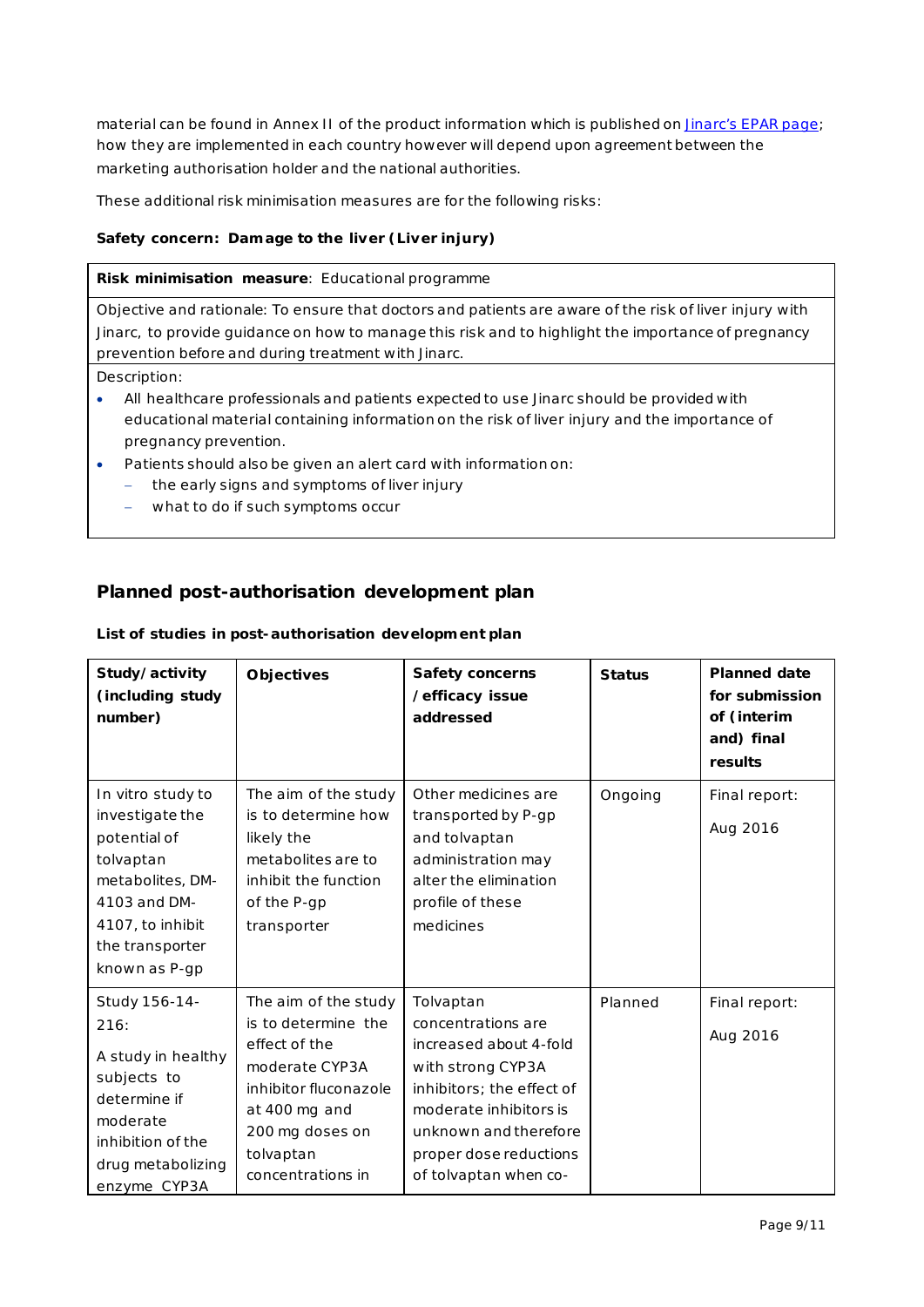| Study/activity<br>(including study<br>number)                                                                                                              | <b>Objectives</b>                                                                                                                                                                                                                     | Safety concerns<br>/efficacy issue<br>addressed                                                                                                                                                                    | <b>Status</b> | <b>Planned date</b><br>for submission<br>of (interim<br>and) final<br>results |
|------------------------------------------------------------------------------------------------------------------------------------------------------------|---------------------------------------------------------------------------------------------------------------------------------------------------------------------------------------------------------------------------------------|--------------------------------------------------------------------------------------------------------------------------------------------------------------------------------------------------------------------|---------------|-------------------------------------------------------------------------------|
| increases<br>tolvaptan<br>concentrations                                                                                                                   | healthy subjects                                                                                                                                                                                                                      | administered with these<br>compounds is not<br>known                                                                                                                                                               |               |                                                                               |
| Study 156-12-<br>299:<br>Jinarc post-<br>authorization<br>safety study<br>(PASS)                                                                           | The aim of this PASS<br>study is to assess<br>long-term safety of<br>Jinarc when used in<br>a real-life setting in<br>the treatment of<br>patients with<br>autosomal dominant<br>polycystic kidney<br>disease                         | Liver injury and other<br>identified and potential<br>risks, including<br>glaucoma and skin<br>neoplasms. In addition,<br>morbidity and mortality<br>related to autosomal<br>dominant polycystic<br>kidney disease | Planned       | Final report:<br>Q4 2022                                                      |
| Study 156-08-<br>271:<br>A multicenter,<br>open-label,<br>extension study<br>(Extension of trial<br>156-04-251)                                            | The aim of this study<br>is to evaluate the<br>long-term safety and<br>efficacy of oral Jinarc<br>tablet regimens in<br>patients with<br>autosomal dominant<br>polycystic kidney<br>disease                                           | Long-term safety and<br>efficacy of Jinarc                                                                                                                                                                         | Ongoing       | Final report:<br>30 June 2016                                                 |
| Protocol 156-13-<br>210:<br>A Phase 3b,<br>multicenter,<br>randomized-<br>withdrawal,<br>placebo-<br>controlled, double-<br>blind parallel-<br>group trial | The aim of this study<br>is to compare the<br>efficacy and safety of<br>Jinarc in subjects<br>with chronic kidney<br>disease between late<br>stage 2 to early<br>stage 4 due to<br>autosomal dominant<br>polycystic kidney<br>disease | Efficacy and safety of<br>Jinarc in subjects with<br>chronic kidney disease<br>due to autosomal<br>dominant polycystic<br>kidney disease                                                                           | Ongoing       | Final report:<br>15 Feb 2018                                                  |

## *Studies which are a condition of the marketing authorisation*

Studies 156-12-299, 156-08-271 and 156-13-210 are conditions of the marketing authorisation of Jinarc.